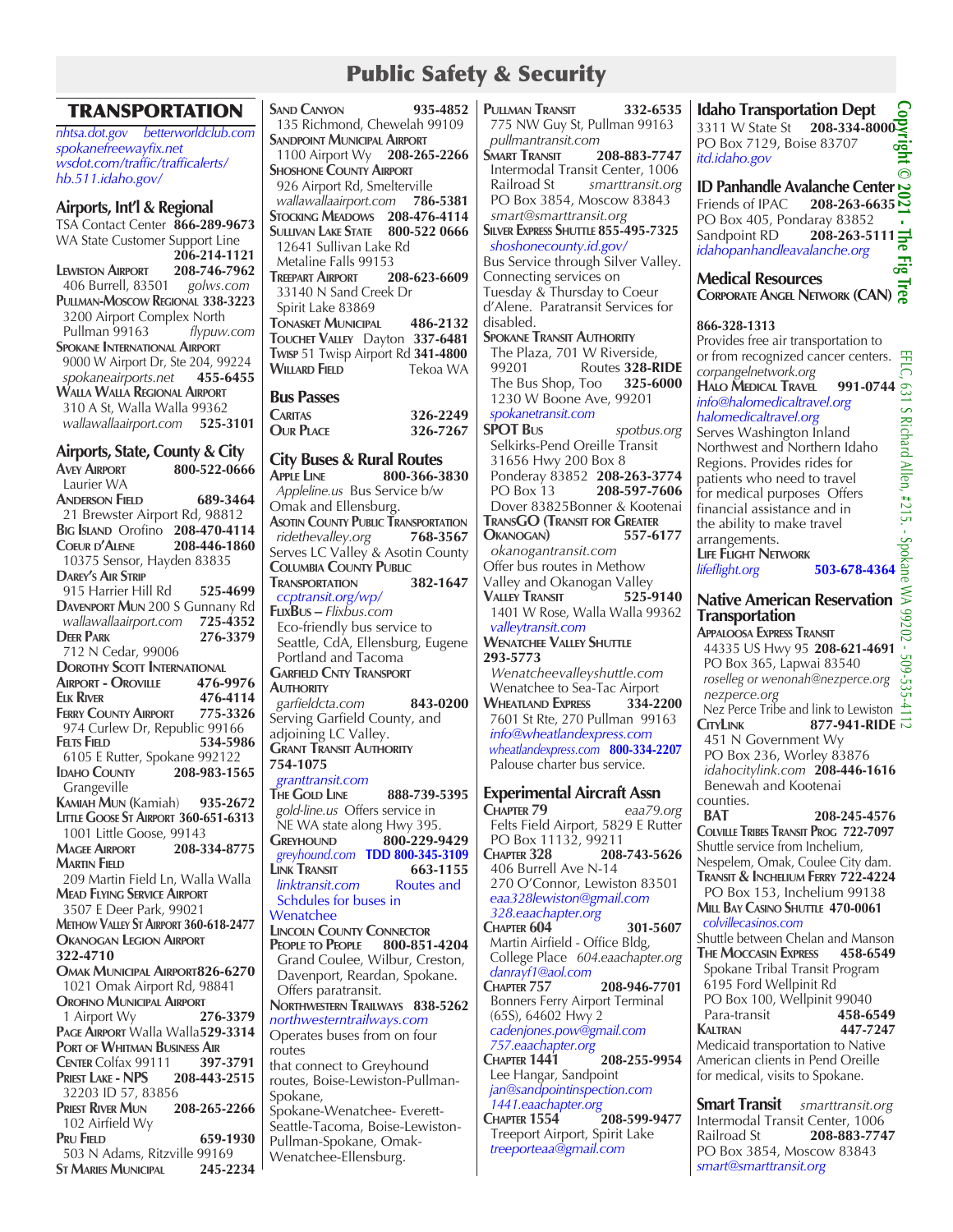#### **Sandpoint Amtrak Station**

450 Railroad **800-872-7245** Sandpoint 83864

### **Senior Dial-A-Ride**

**COAST - Spokane 397-2935** Provides medical transportation from southern Spokane County to STA services on the South Hill. Schedule 48 hours in advance. Transportation with paid drivers and volunteers for elderly and disabled to go to medical appointments, shopping, and more, includes SE WA and North Idaho.  **800-873-9996**

#### **Community Living Connections: Aging & Long Term-Care of Eastern WA** *altcew.org* Helpline **960-7281**

Transportation services to older persons without means of ransportation or unable to use existing transportation. Includes medical/health appointments and services, social services, meals. Occasionally includes senior centers, shopping and recreation. Personal assistance offered for clients with limited mobility, transportation may vary based on volunteer and accessibility.<br>DEER PARK DIAL-A-RIDE 534-7171 **DEER PARK** DIAL-A-RIDE  **877-64-7433**

Wheelchair accessible. Schedule 1 day in advance. Transportation services only offered in Deer Park.

**TransGO (Transit for Greater Okanogan) 486-4853** *okanogantransit.com* Offers trips only by reservation, M-F, scheduled by 3 p.m. the day before. **Pullman Transit 332-5471 TDD 800-833-6388 Rural Resources Community Action 684-2961 800-776-9026** Covers NE WA for persons of special needs or veterans for remote trips to Colville, Kettle Falls, and Chewelah for seniors for medical, food and other needs. **SMART (Moscow) 208-883-7747 TTY 800-377-1363 Valley Transit** Walla Walla **527-3779 Volunteer Chore Services - Catholic Charities 459-6172** *ccsww.org* Intake **459-6171**  Schedule 48 hours in advance for travel in Spokane, Walla Walla, Wilbur, Colville. Offers doorto-door transportation once a month to seniors 62+ and adults with disabilities for medical appointments and grocery visits. Offered to non-Medicaid. Service relies on volunteers.

#### **Senior Transportation Programs AARP Smart Driver Courses** *aarpdriversafety.org/why-take-ourcourse.html*

Allows seniors to earn a discount on auto insurance.<br>**BAT BAT 208-245-4576**

12703

**CITY LINK CDA** 208-446-1616 **Medicaid Transportation/American Medical Response (ID)** *idahonemt.net* **800-296-0509 877-503-1261 New Hope Resource Cntr 467-2900** Must reside north of Hawthorne Rd: Riverside, Elk, Chattaroy, Colbert and Mead, but not Deer Park. Reserve one week before, 9:30 a.m. to 1:30 p.m., Tues and Thurs; 6-8 p.m., Wed by appt.<br>**OKANOGAN COUNTY** 826-4391 **OKANOGAN COUNTY Transportation and Nutrition** Improves lives for seniors, disabled, and general public in Okanogan, Chelan, Douglas and Lincoln counties, thru transportation. **Panhandle Health Senior Companions** 8500 N Atlas **208-415-5160** Hayden 83835 **800-878-2364** *panhandlehealthdistrict.org/homehealth/senior-companion-program* Offers services to seniors. Transportation to appointments. **People for People 800-851-4204** 843 Kittleson, Moses Lake 98837 *pfp.org/pfp/pfp/home.aspx*  **765-9249** Provides residents 60+ who are

recipients of TANF with nonemergency transportation. For Medicaid transportation in Adams and Lincoln counties **800-233-1624** Yakima **248-6726**

**SNAP Ride to Health 319-3050** Serves Spokane County residents 65+ or persons with disabilities, unable to qualify for public transit options. Rides offered for

medical related transportation, such as medical appointments and pharmacy. Offers nonvolunteer wheelchair options. **SPECIAL MOBILITY SERVICES 534-9760**<br>sms1.org **800-892-4817** *sms1.org* **800-892–4817** Schedule 2-30 business days in advance, transportation to Medicaid eligible medical appointments. Provides most cost-effective mode of Transportation such as ambulatory, non-ambulatory, gas vouchers or bus passes. Also serves Adams, Asotin, Ferry, Garfield, Grant, Lincoln, Pend Oreille, Stevens and Whitman counties.

#### **SMS Community Shuttle: 534-7171/877-246-7433**

Schedule 1 day in advance for shopping, hospital, airport, STA connections. Serves Hwy 2 and 395, Newport, Davenport and Ritzville. Runs twice daily. \$2 one way, \$3 round trip, \$5 Newport. Door-to-door service within a mile of routes. **Spokane STA**

*spokanetransit.com/paratransit* Wheelchair-accessible shared ride transportation service for individuals with disabilities in paratransit service area. **Rides for Seniors**

*spokanetransit.com* **328-1552** For passengers 60+ with \$2/day pass, booking 1 day or within

# IN A RAPIDLY CHANGING WORLD You Can Depend on STA

Keep up to date on the latest news from STA. Sign up at **SpokaneTransit.com/Optin**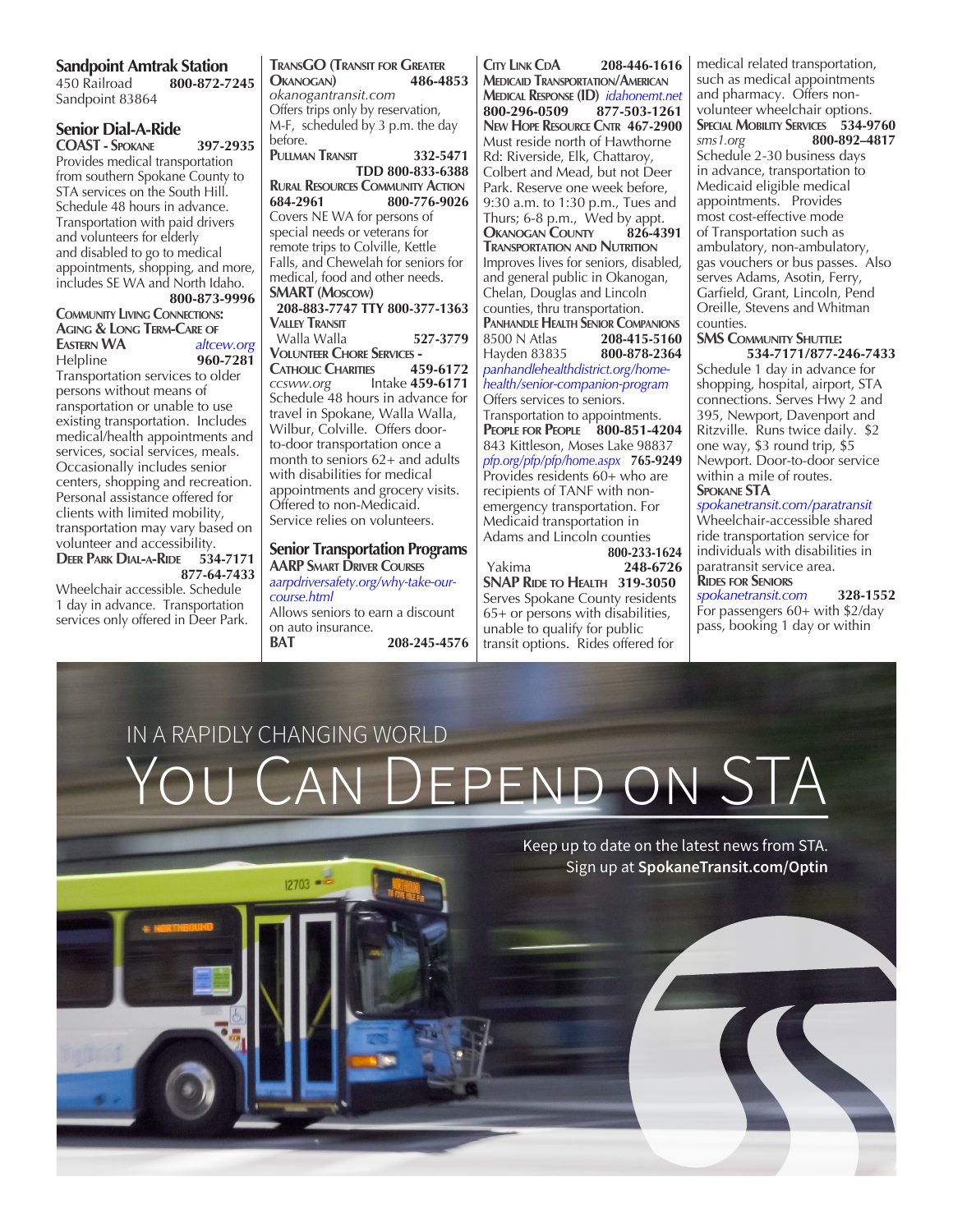2 hours. May be accompanied by one companion. **White Tail Transportation**<br>PO Box 2124 **448-0848** PO Box 2124 **448-0848** Priest River 83856 **877-503-1261** *whitetailtransportation.com* Non-emergency medical transportation for Coeur d'Alene, Post Falls and Sandpoint.

#### **Senior For-Profit Options**

**Go-Go Grandparent**:**855-464-6877** Same day affordable, service transportation provider for medical appointments, groceries and independent living. **Just for You Senior Services 939-9971** *justforyouseniorservices.com*

Transportation and personal assistant services for seniors in the Spokane metro area. \$30 round trip, \$20 one way and medical appointments \$35 round trip.<br>PRECIOUS CARGO 951-9380 **PRECIOUS** CARGO Door-to-door, wheelchair/ stretcher/other specific accommodation. Schedule 24hrs before trip. **MedStar 800-236-2011**

*gomedstar.com* Door-to-door transportation with attendants, wheel chair accessibleApproved for after hour medicaid clients for medical appointments, errands and relocation.

#### **MedTran 800-550-3782** *gomedtran.com*

Scehdule 24 hrs in advance, door-to-door transportation. Even serves weekends, nights and holidays

# **Spokane County Traffic Section**<br>Public Works Bldg 477-3600

Public Works Bldg 1026 W Broadway, 99260 *sctsc.org* Works to reduce tragedies from drinking and driving, educates the community and promotes traffic safety measures—child safety seats, seat belts and pedestrian safety.

#### **Spokane Intermodal Center**

221 W 1st Ave, 99201 **Amtrak Passenger Station**  *amtrak.com* **800-USA-RAIL** 

#### **Transportation Planning**

**Spokane Regional Transportation Council** *srtc.org* Paulsen Bldg, 421 W Riverside Ave, Ste 500, 99201 **343-6370**  *contact.srtc@srtc.org* **Adams County Development Council** *growadamscounty.com* 425 E Main St, Ste 300 **331-2042** Othello 99344 **Keep Spokane Moving 535-0391**

 4935 E Trent, 99212  *keepspokanemoving.org*  **Kootenai Metropolitan Planning**

**Organization**

 250 Northwest Blvd, Ste 209 208-930-4164  *kmpo@kmpo.net kmpo.net*  **Lincoln County Development**

*lincolnedc.org*<br>**368-7085**  303 6th St **368-7085** PO Box 1304, Davenport 99122 **NEW RTPO -Tri-County Economic DEVELOPMENT** 

**District 800-776-7318/ 684-4571** 986 Main St, Ste A Colville 99114 *tricountyedd.com*

 Stevens, Ferry & Pend Oreille. **Palouse Regional Transportation Planning Organization (PRTPO)**1610 NE East Gate Blvd, Ste 401,<br>Pullman 99163 **339-7100** Pullman 99163 **339-7100**

#### *palousertpo.org*

Serving Asotin, Columbia, Garfield and Whitman Counties. **Quad-County Regional Transportation Planning**

# **Organization - QUADCO**

 *info@quadco-rtpo.com*  Lincoln, Adams, Grant and Kittitas counties. **Spokane Transportation Collaborative**  *hollyc@specialmobolity.org*

**TranGO-Transit for Greater**

**Okanogan** *okanogantransit.com* Okanogan County Transit Authority provides safe, reliable and cost- effective public transportation services that promote citizen access to work, recreation, commerce and public services.

**Transportation Choices 206-329-2336** 1402 3rd, Ste 310, Seattle 98101 *info@transportationchoices.org* Network ties workplaces, homes and schools, linking communities and providing mobility to people and goods throughout WA state. **WSGRTA - WA State Good Roads & TRANSPORTATION ASSN**  PO Box 6514, Kennewick 99336  *jtortorelli@econdnw.com wsgrta.com*

#### **Transportation, Veterans Inland NW Disabled Veterans SPORTS ASSN** Free door-to-door rides to

veterans in Spokane Area. **North Country Food Pantry** 400015A N Collins **262-2530** On 1st M, a Mobile Veterans Van **Spokane County Regional Veterans Services Center - SRHD 477-3690** 1117 N Evergreen, Ste 2, 99216 *spokanecounty.org* Work commute Gas vouchers/bus passes. **VA Medical Center Veterans Transportation Services (VTS)** Beneficiary Travel (BT) **434-7537** For VA health benefits and appointments in 40 mile radius of the VA, and subject to availability. Appointments to be made one week ahead: call during office hours 9 a.m.-2:30 p.m., M-F. Schedule one week in advance.

**Walla Walla VA 525-5200x26156 Walla Walla 529-4980 Veterans Services ID 208-422-1177** 4160 W Spotted Horse Dr Spirit Lake 83869

# **WA State Dept of**

**Transportation - WSDOT** 310 Maple Park SE **360-705-7000 PO Box 47300** Olympia 98504 *wsdot.wa.gov* **Ombudsman 360-705-7866 EASTERN REGION** 2714 N Mayfair St, 99207 *Bouslea@wsdot.wa.gov wsdot.wa.gov/regions/eastern/* 

#### **WA Utilities & Transportation Commission (UTC) 800-562-6150**

#### **CAR, TRAVEL & REPAIR**

**AAA Washington** Road side assistance or battery service (WA/ID) **800-AAA-HELP**  *wa.aaa.com / AAA app* **222-4357 Cab or Taxi Bonner Taxi 208-263-7626 DAJ TAXIS CAB** *dajtaxicab.com dajtaxicab.com* **TXT 294-5606 Spokane Airport Taxi 263-6661** *spokaneairporttaxicabride.com* **Spokane Cab 568-8000 YELLOW** CAB *cabservicesspokane.com* **Carpool/Vanpool, Public STA VANPOL 326-POOL**<br>**ASOTIN COUNTY PTBA 758-3567 ASOTIN COUNTY PTBA Car Ride Share** *RideShareOnline.com* **Share the Ride Idaho**  *https://sharetherideidaho.com* **Arrive Rides 866-626-9879**  *arriverides.com* **Cheney Outreach Center** Emergency assistance funds may available once per year for vehicle repair or transportation needs **Commute Smart NW 477-7650**  1026 W Broadway Ave, 99260  *commutesmartnw.org/contact* **Drivers' Licenses Clarkston** 603 3rd, 99403 **758-6032 COLVILLE** 172 S Wynne **Moses Lake 765-5550** 1007 W Broadway 98837 **Omak 826-7373**

646 Okoma Dr, Ste E, 98841 **Pullman 334-2510** 980 S Grand, 99163<br>**SPOKANE Spokane 482-3882** 9107 N Country Homes, 99218 **Spokane Valley 921-2358** 12801 E Sprague, 99212<br>VALLA WALLA 527-4358 **Walla Walla 527-4358** 145 Jade St, 99362 **Idaho (208) Bonners Ferry** 6438 Kootenai **267-3152 Coeur d'Alene 446-1340**  451 N Government Wy<br>GRANGEVILLE 983-2742 **GRANGEVILLE**  320 W Main St, Rm 1, 83530 **Lewiston 799-3026** 1230 Main/PO Box 896, 83501 **Moscow 883-7216** 1420 S Blaine, Ste 9B **Nez Perce 937-2261** 510 Oak St, Rm #3, 83543 **Orofino 476-4912** 2200 Michigan Ave, 83544 **Post Falls** 120 E Railroad **446-1962 PRIEST RIVER** 73 Eastside **448-2816**<br>**SANDPOINT** 215 S First **265-1431 SANDPOINT** 215 S First **St Maries** 701 College **245-2555 Wallace** 717 Bank **556-0654 Ferry Info WA 800-843-3779** Keller Ferry **Transit & Inchelium Ferry 722-4224** PO Box 153, Inchelium 99138 **Gas Vouchers** Catholic Charities Emergency Assist 12 E 5th Ave, 99201 **358-4250** \$15 1/year, walk-ins for application Cheney Outreach Center **235-8900** Community Action Center –<br>Pullman 334 Pullman **334-9147** Giving Back Packs **389-2503** Pullman Child Welfare **338-0801** Sandpoint Assembly **208-263-2676** Spokane County Veterans Services **477-3690** St Joseph Catholic **208-263-3720 St Vincent de Paul**  Volunteer Food & Resource Center – Colville **684-2971 Goodwill Supportive Services for Veterans** Offers client-focused housing first and crisis response to veterans' families **The Guardians Foundation** Low labor rates for veterans on<br>car repairs. 960-1717 car repairs. **Miscellaneous funds**



Serving as the region's Metropolitan Transportation Planning Organization since 1967 and continuously working to improve the transportation system for all modes of travel.

Find out more about us at: www.srtc.org